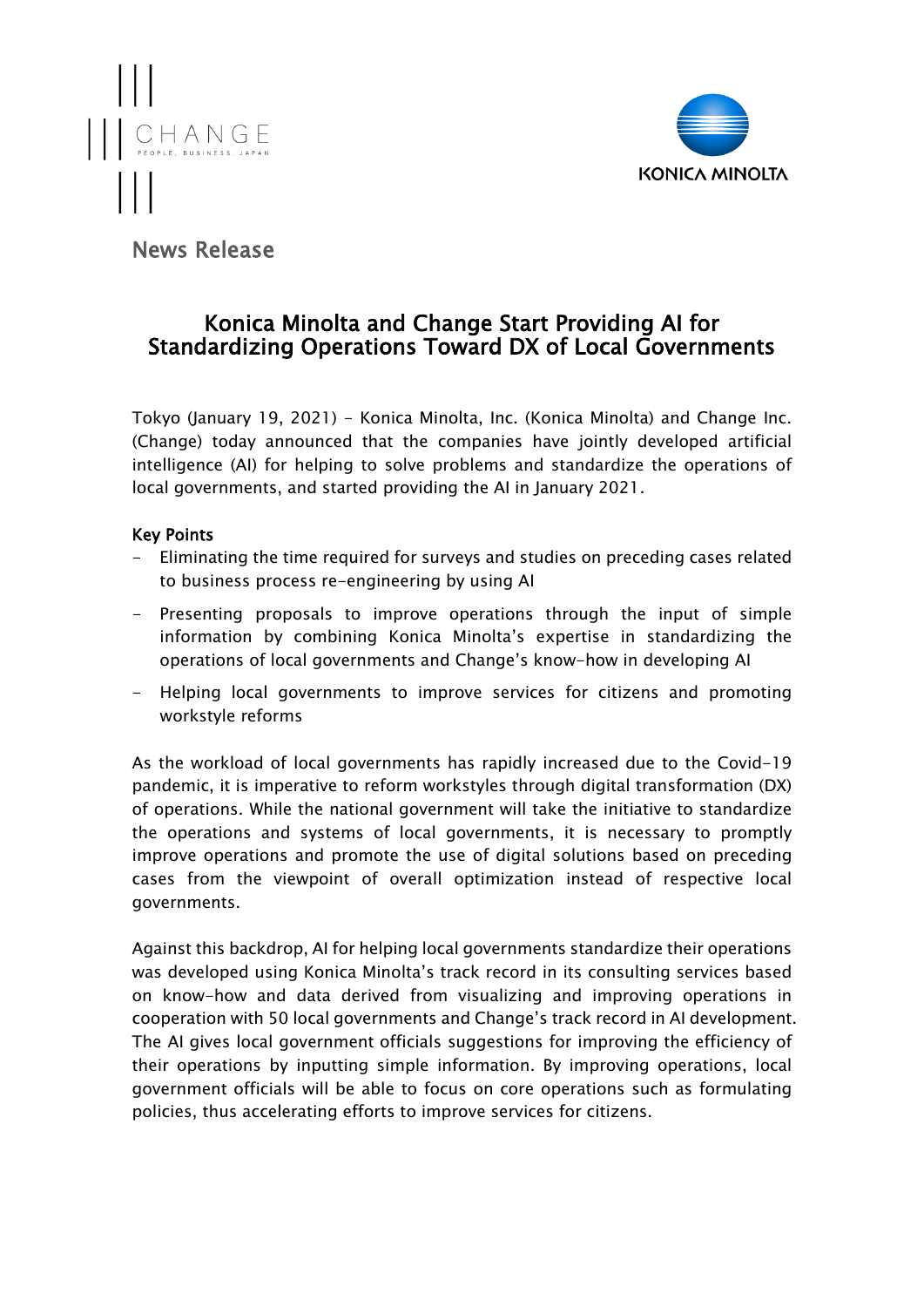Through the collaboration, the two companies aim to deploy the AI to 1,000 local governments across Japan in the future.

### Konica Minolta and Change Working to Solve Issues in DX of Local Governments

In recent discussions on the digitalization of local governments, many studies to review and standardize their operations have been conducted. Local governments that have been leading the DX efforts have studied business process re-engineering (BPR) using digital solutions, and the ideal model of new operations of local governments has started to emerge.

In fiscal year 2019, Konica Minolta began to visualize the overall amount and flow of operations in cooperation with 50 local governments based on respective models (prefectures, ordinance-designated cities, core cities, general cities, and other basic municipalities). Through this process, the company has produced results by providing consulting services based on know-how and data.

With the growing need for DX in local governments, Change has been pioneering efforts to develop AI for public offices, support the use of various digital solutions, and develop human resources.

Konica Minolta and Change developed AI for helping local governments standardize their operations. Change's expertise in AI development is used in analyzing knowhow and data collected by Konica Minolta. The AI can suggest improvements based on simple information entered by local government officials, allowing them to easily check the operational flow and preceding cases of other local governments and increase the efficiency of operations. Local government officials will thus be able to focus on core operations, such as formulating policies, and accelerate efforts to improve the level of services for citizens.

Konica Minolta and Change will offer the AI as a standard platform to local governments across Japan and thus help standardize their operations.

## AI for Helping Local Governments Standardize Their Operations by Suggesting Improvements Based on the Input of Simple Information

The AI for helping local governments standardize their operations, which the two companies will start to offer, allows local government officials to enter text about operations that they consider are laborious or wish to improve. The pre-trained AI developed by Change based on a local government terminology dictionary refers to about 5,000 patterns (operations categories and work categories) developed by Konica Minolta and outputs the following three types of results.

a. Preceding cases by other local governments (available from November 2020)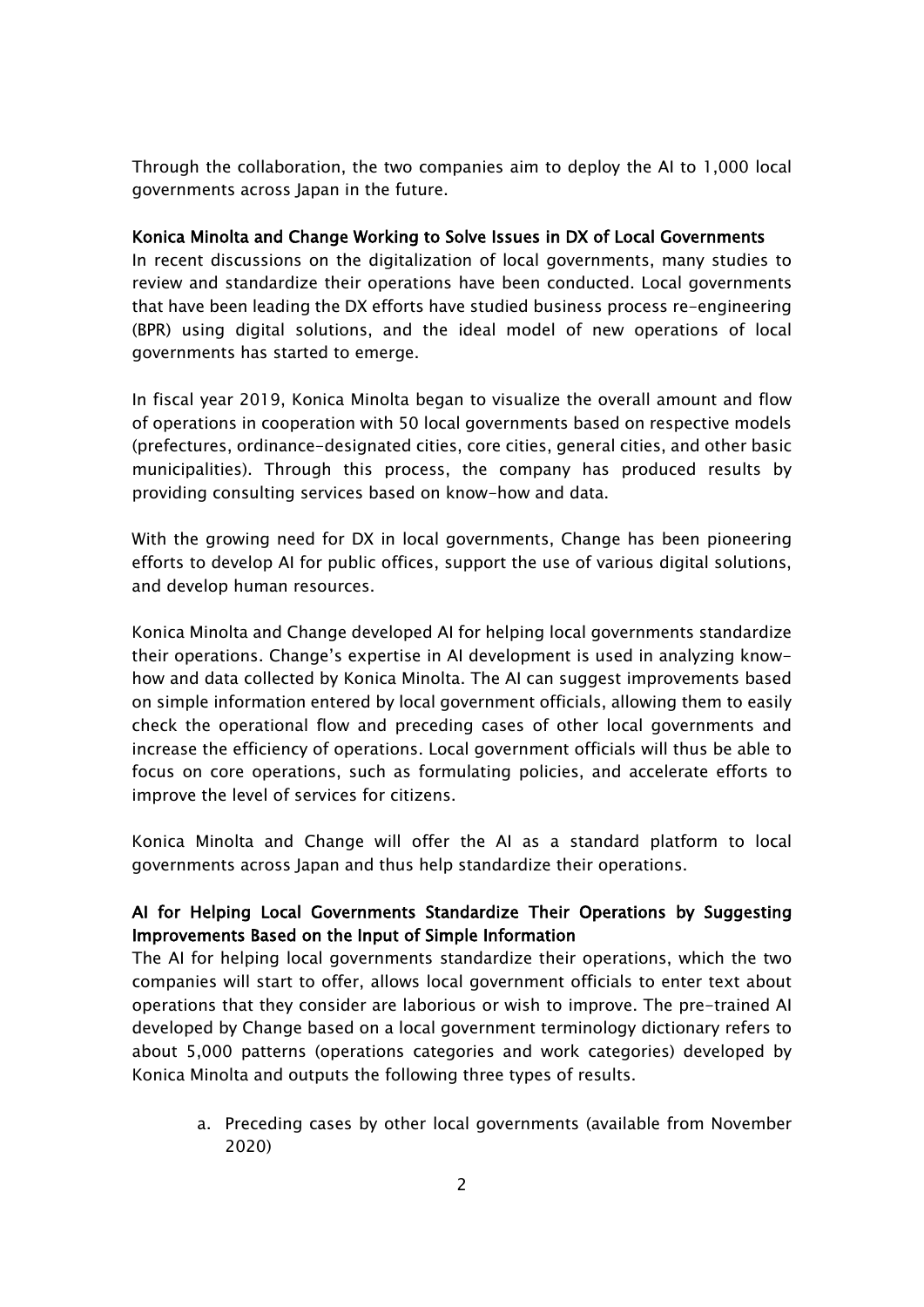- b. Ideal standard operational flow of relevant operations (to be available from January 2021)
- c. Possible improvements to existing operations and calculation of results after improvement (to be available from July 2021)





## Future Deployment

The system, which was developed by Konica Minolta and Change, has been highly evaluated by local governments that have already introduced the system. It is currently offered based on a "search" interface, which is highly convenient. The interface will be modified based on the information platform of respective local governments.

The possibility of deploying the system to local governments across Japan will be studied in combination with a business chat service for local governments (LoGo Chat), which has been introduced to more than 550 local governments, in cooperation with Trustbank, Inc. (Trustbank). LoGo Chat is provided by Trustbank, which is one of Change's subsidiaries that administers Furusato Choice, a website specializing in donation to local governments of one's choice, and has strong links with local governments.

## Konica Minolta

Konica Minolta enhances its corporate value by addressing social issues, enhancing intangible assets and business competitiveness through DX, and offering value in a sustainable manner. In the digital workplace business, the company builds an ecosystem where various customers and partners are connected. Its business has been evolving to support customers' workflow reform on an ongoing basis. It has